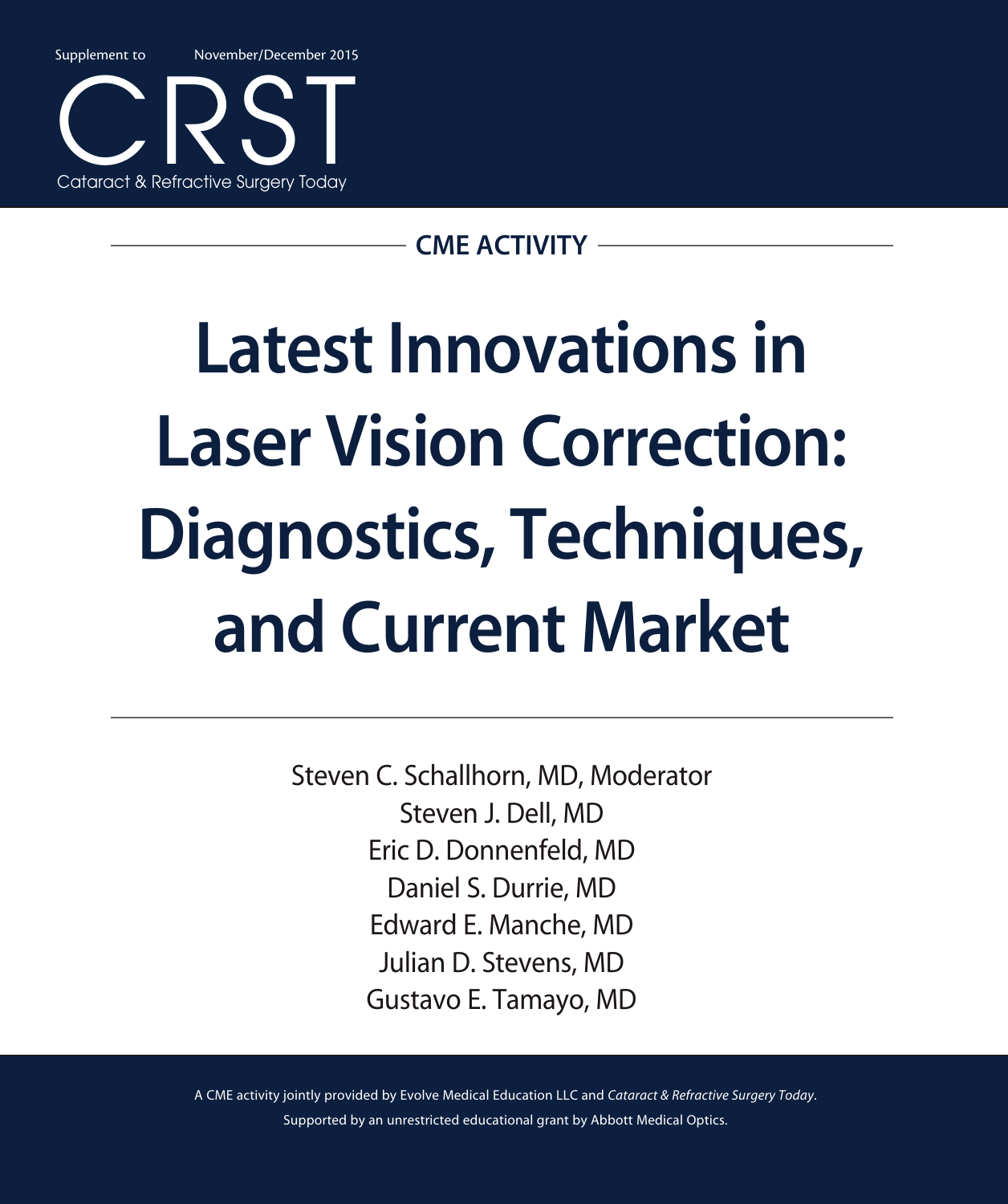Jointly provided by Evolve Medical Education LLC and Cataract & Refractive Surgery Today. Supported through an unrestricted educational grant by Abbott Medical Optics. Release Date: November 1, 2015

Expiration Date: November 1, 2016

#### CONTENT SOURCE

This continuing medical education (CME) activity is based on content from a roundtable discussion held in September 2015.

#### STATEMENT OF NEED

For nearly 2 decades, LASIK has been considered a safe and effective option for the surgical correction of vision, helping millions of achieve excellent vision without glasses. However, no surgery is completely risk-free, and related and unrelated events have created an ongoing decline in the number of LASIK surgeries since 2008. Unrelated influences included the economic downturn, leaving many individuals without the resources to pay for an elective surgery at that same time that Generation X, a significantly smaller population than baby boomers, entered the age range that is most likely to benefit from LASIK.

In addition to the general economic climate, the Ophthalmic Devices Panel of the US Food and Drug Administration held a meeting in April of 2008 to discuss patient reported outcomes (PROs). Accusations of gross negligence, connections between LASIK patients and increased suicide rates, and high failure rates were all used to request that a moratorium be placed on LASIK devices. The result has been stagnant interest in LASIK among refractive surgeons, and the need to educate both surgeons and patients on the results of the Patient Reported Outcomes with LASIK (PROWL) studies, new developments in technology, and actualized LASIK outcomes.

Following the negative panel discussion in 2008, the PROWL questionnaire was developed to obtain measurable pre and post surgery data on patient reports of expectations, satisfaction, and visual outcomes. Following the completion of PROWL-1, which included military personnel at the US Naval Base in San Diego, Calif., and PROWL-2, which included civilian data, the preliminary findings confirm high patient satisfaction rates following LASIK. In addition, they increase understanding of visual symptoms reported such as halos, glare, starburst, ghosting, and dry eye.

The PROWL studies provided compelling data, showing that overall, less than 1% of subjects experience significant or debilitating difficulties doing usual activities due to vision symptoms, irrespective of correction. In fact, far more patients have the visual symptoms listed above prior to LASIK surgery than do 6 months post-LASIK. In addition, LASIK outcomes are only getting better. In a comparison of preoperative best corrected visual acuity (BCVA) versus postoperative binocular uncorrected visual acuity, 34% of patients had 20/12 BCVA preoperatively compared with 76% achieving 20/12 or better uncorrected visual acuity (UCVA) at 6 months after surgery; 100% of patients achieved 20/25 or better UCVA postoperatively, with 99% achieving 20/16 or better UCVA.

Along with penetration of the LASIK market by the femtosecond laser, improvements in wavefront aberrometry have expanded the range of treatable patients, as well as improved outcomes across all groups of patients. The same highresolution wavefront aberrometry imaging used by NASA has been adapted to map large refractive ranges with full gradient

topography, capturing images of the eye with a level of detail heretofore unavailable.

Placido disk topographers and Fourier reconstruction algorithms have been the industry standard. However, these devices are limited by their inability to directly capture skew rays and their sensitivity to the radial component of the gradient. Full gradient topography fills in these gaps, potentially increasing accuracy by providing central corneal coverage, capturing both x and y slopes for each spot, reconstructing the corneal elevation much like previous Hartmann-Shack sensor methods.

#### WAVEFRONT-GUIDED VERSUS WAVEFRONT-**OPTIMIZED**

Conventional LASIK relies of refraction results and the preferences of the patient when asked to compare corrective lens options during an exam. Wavefront-optimized uses the sphere and cylinder prescription from the patient's exam, and administers additional extra pulses in the periphery of the laser ablation area to manage the LASIK induced spherical aberration so that the patient is left with zero spherical aberration.<sup>1</sup> However, by applying the same number of pulses to every patient with the same prescription, wavefront-optimized LASIK does not optimally treat patients with severe spherical aberration preoperatively and can actually make their night vision worse. Two problems wavefront-optimized cannot address include asymmetrical higher order aberrations, such as coma or trefoil, and worsening the vision of a patient with negative spherical aberration.<sup>2</sup>

Wavefront-guided, on the other hand, reduces all higher order aberrations. Relying on a very precise method of optic measurement, wavefront-guided technology shines an infrared laser light into the eye and measures how the eye's optical system affects the distorted light wave produced on its way back out. The software then divides the surface of the eye into a grid of 1,000 squares and calculates the number of laser pules to apply to each individual square to create a focused light ray that penetrates through each part of the cornea and pupil to focus perfectly on the fovea. The new high-definition Hartmann-Shack wavefront sensor provides five times higher spatial resolution, a higher dynamic range, and eight times higher local slope range that its predecessor system.<sup>3</sup>

Initial published studies are demonstrating that the improved accuracy of the wavefront-guided profile is positively impacting LASIK outcomes. One published report of the new Hartmann-Shack aberrometer demonstrated a reduced mean manifest spherical equivalent from -3.28 + 1.79 D at baseline to -0.03 + 0.29 D 1 month after surgery, bringing it within 0.50 D of target in 93.0% of eyes.<sup>4</sup> Uncorrected distance visual acuity of 20/16 or better was attained in 79% of eyes, 20/20 or better in 93.4% and 20/25 or better in 96.7%. Mean manifest astigmatism decreased from -0.72 D to -0.14 D.

The increase in sampling points and the application of Fourier algorithms that use all valid data within the pupil aperture, even for noncircular shaped pupils, allows this enhanced aberrometer to effectively measure irregular corneas<sup>5</sup> and induces a minimal amount of higher order aberrations,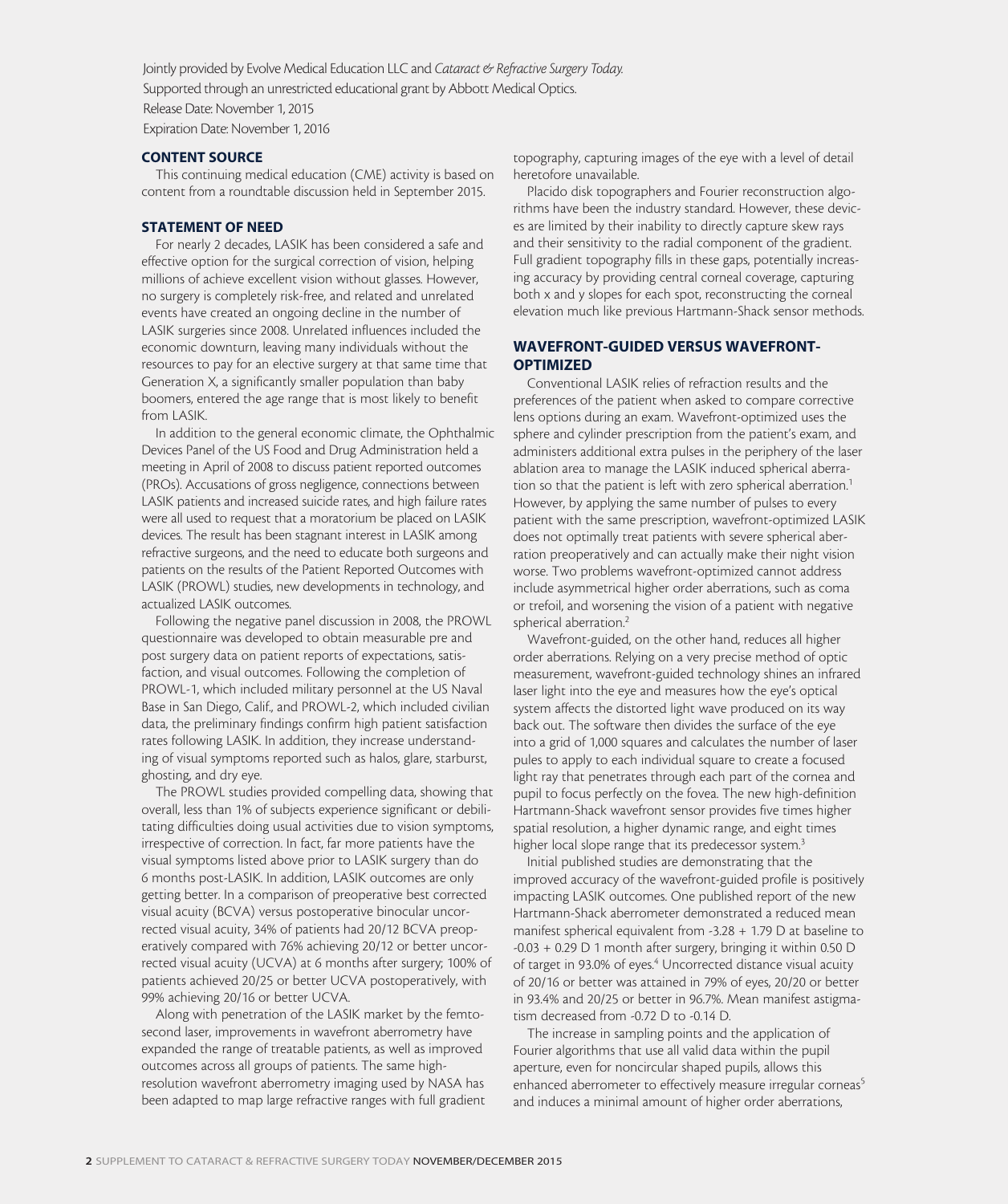regardless of the level of myopic correction achieved or the preoperative magnitude of aberrations.<sup>6</sup> In addition, the new aberrometer was found to be safe, effective and predictable in patients with simple or compound myopic astigmatism and refractive cylinder >2.00 D.7

New educational materials are necessary to help refractive surgeons understand this new technology and how it differs from previous wavefront-guided aberrometers. This CME program will also help them appreciate the exceptional outcomes that can be generated with a much wider range of patients, and learn how to grow the market with the next generation of LASIK patients.

1. Amano S, Amano Y, Yamagami S, Miyai T, Miyata K, Samejima T, Oshika T. Age-related changes in corneal and ocular higher-order wavefront aberrations. *Am J Ophthalmol.* 2004;137(6):988-992.

2. Yoon G, Macrae S, Williams DR, Cox IG. Causes of spherical aberration induced by laser refractive surgery. *J Cataract Refract Surg.* 2005;31(1):127-135. Accessed February 17, 2015.

3. Neal DR, Baer CD, Copland J, et al. Combined wavefront aberrometer and new advanced corneal topographer. *ASCRS* 2008; MP392.

4. Schallhorn S, et al. Early Clinical outcomes of wavefront-guided myopic LASIK treatments using a new generation Hartmann-Shack aberrometer. *J Refract Surg.* 2014;30(1):14-21.

5. Shaheen MS, El-Kateb M, Hafez TA, Pinero DP, Khalifa MA. Wavefront-guided laser treatment using a highresolution aberrometer to measure irregular corneas: A pilot study. *J Refract Surg* 2015:31(6):411-418. 6. Smadja D, et al. WAvefront analyses after wavefront-guided myopic LASIK using a new generation aberrometer.

*J Refract Surg.* 2014;30(9):610-615.

7. Schallhorn S, Venter JA, Hannan SJ, Hettinger KA. Clinical outcomes of wavefront-guided laser in situ keratomileusis to treat moderate-to-high astigmatism. *Clin Ophthalmol.* 2015:9;1291-1298.

#### TARGET AUDIENCE

This certified CME activity is designed for ophthalmologists.

#### LEARNING OBJECTIVES

Upon completion of this activity participants should be able to:

- Understand the differences between wavefront-guided and wavefront-optimized topography
- Apply evidence-based medicine to achieving the best LASIK outcomes
- Differentiate between patient reported and clinical outcomes, and know how to get the greatest patient satisfaction
- Know how to use new technology for therapeutic treatments in complex corneas
- Evaluate where the LASIK market is headed next

#### METHOD OF INSTRUCTION

Participants should read the CME activity in its entirety. After reviewing the material, please complete the selfassessment test, which consists of a series of multiple choice questions. To answer these questions online and receive realtime results, please visit evolvemeded.com and click "Online Courses." Upon completing the activity and achieving a passing score of higher than 70% on the self-assessment test, you may print out a CME credit letter awarding 1 *AMA PRA Category 1 Credit.™* The estimated time to complete this activity is 1 hour.

#### ACCREDITATION STATEMENT

This activity has been planned and implemented in accordance with the accreditation requirements and policies of the Accreditation Council for Continuing Medical Education (ACCME) through the joint providership of Evolve Medical

Education LLC and *Cataract & Refractive Surgery Today*. Evolve Medical Education LLC is accredited by the ACCME to provide continuing medical education for physicians.

#### CREDIT DESIGNATION STATEMENT

Evolve Medical Education LLC (Evolve) designates this enduring material for a maximum of 1 *AMA PRA Category 1 Credit.™* Physicians should claim only the credit commensurate with the extent of their participation in the activity.

#### FACULTY CREDENTIALS

Steven J. Dell, MD Medical director Dell Laser Consultants

Austin, Texas

#### Eric D. Donnenfeld, MD

Professor of ophthalmology New York University Trustee of Dartmouth Medical School Hanover, New Hampshire

#### Daniel S. Durrie, MD

Hunkeler Eye Centers Clinical assistant professor of ophthalmology Kansas University Medical Center Overland Park, Kansas

#### Steven C. Schallhorn, MD

Professor of ophthalmology UCSF Global medical director, Optical Express San Diego, California

#### Edward E. Manche, MD

Director of cornea and refractive surgery Professor of ophthalmology Stanford University School of Medicine Palo Alto, California

#### Julian D. Stevens, MD

Consultant ophthalmic surgeon Moorfields Eye Hospital London, England

#### Gustavo E. Tamayo, MD

Director Gustavo E. Tamayo Center of Ophthalmology Bogota, Colombia

#### DISCLOSURE POLICY

It is the policy of Evolve that faculty and other individuals who are in the position to control the content of this activity disclose any real or apparent conflict of interests relating to the topics of this educational activity. Evolve has full policies in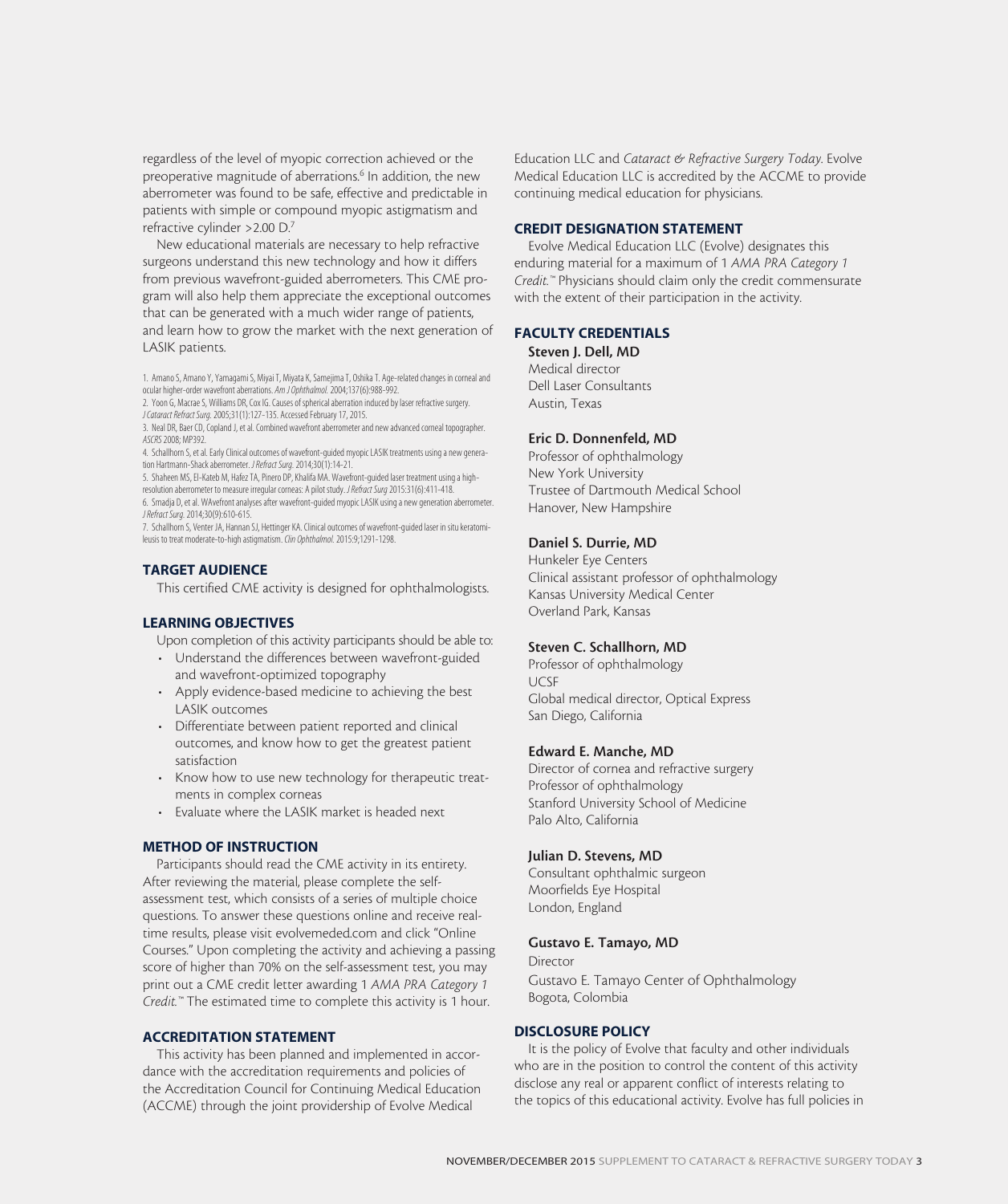place that will identify and resolve all conflicts of interest prior to this educational activity.

The following faculty/staff members have the following financial relationships with commercial interests:

Steven J. Dell, MD, has had a financial agreement or affiliation during the past year with the following commercial interests in the form of *Consultant/Advisory Board/Speaker's List*: Abbott Medical Optics; Advanced Tear Diagnostics LLC; Bausch + Lomb; and Optical Express. *Stock/Shareholder*: Presbyopia Therapies LLC; and Tracey Technologies.

Eric D. Donnenfeld, MD, has had a financial agreement or affiliation during the past year with the following commercial interests in the form of *Consultant/Advisory Board/Speaker's List*: Abbott Medical Optics; AcuFocus; Alcon; Allergan; AqueSys; Bausch + Lomb; Beaver-Visitec International; Carl Zeiss Meditec; ELENZA; Glaukos Corporation; Icon Bioscience; Kala Pharmaceuticals; Katena Products; LacriPen; Mati Pharmaceuticals; Merck & Co.; Mimetogen Pharmaceuticals; NovaBay Pharmaceuticals; Novaliq GmbH; OcuHub; Odyssey Medical, Omeros; Pfizer; PRN Pharmaceutical Research; RPS; Shire Pharmaceuticals; Strathspey Crown LLC; TearLab Corporation; TLC Laser Centers; TrueVision; Versant Ventures; and WaveTec Vision.

Daniel S. Durrie, MD, has had a financial agreement or affiliation during the past year with the following commercial interests in the form of *Consultant/Advisory Board/Speaker's List:* Abbott Medical Optics; AcuFocus; Alcon; Allergan; Alpheon; Avedro; and Strathspey Crown LLC.

Edward E. Manche, MD, has had a financial agreement or affiliation during the past year with the following commercial interests in the form of *Consultant/Advisory Board/Speaker's List*: Avellino Laboratory; Guidepoint Global LLC; and Oculeve. *Grant/Research Support:* Abbott Medical Optics; and Preshia. *Stock/Shareholder:* Calhoun Vision; Krypton Vision; Refresh Innovations; Seros Medical; and Veralas.

Julian D. Stevens, MD, has had a financial agreement or affiliation during the past year with the following commercial interests in the form of *Consultant/Advisory Board/Speaker's List:* Abbott Medical Optics; Intelon Optics; and Oculentis.

Gustavo E. Tamayo, MD, has had a financial agreement or affiliation during the past year with the following commercial interests in the form of *Consultant/Advisory Board/Speaker's List:* Abbott Medical Optics; and Avedro.

Cheryl Cavanaugh, MS, director of operations, Evolve; Adrianne Resek, medical writer; and Melanie Lawler, PhD, reviewer, have no financial relationships with commercial interests.

#### OFF-LABEL STATEMENT

This educational activity may contain discussion of published and/or investigational uses of agents that are not indicated by FDA. The opinions expressed in the educational activity are those of the faculty. Please refer to the official prescribing information for each product for discussion of approved indications, contraindications, and warnings.

#### DISCLAIMER

The views and opinions expressed in this educational activity are those of the faculty and do not necessarily represent the views of Evolve, Abbott Medical Optics, or *Cataract & Refractive Surgery Today.*

*To view the digital version of this print activity, scan the QR code or visit eyetube.net/cme-center and choose the appropriate title.*

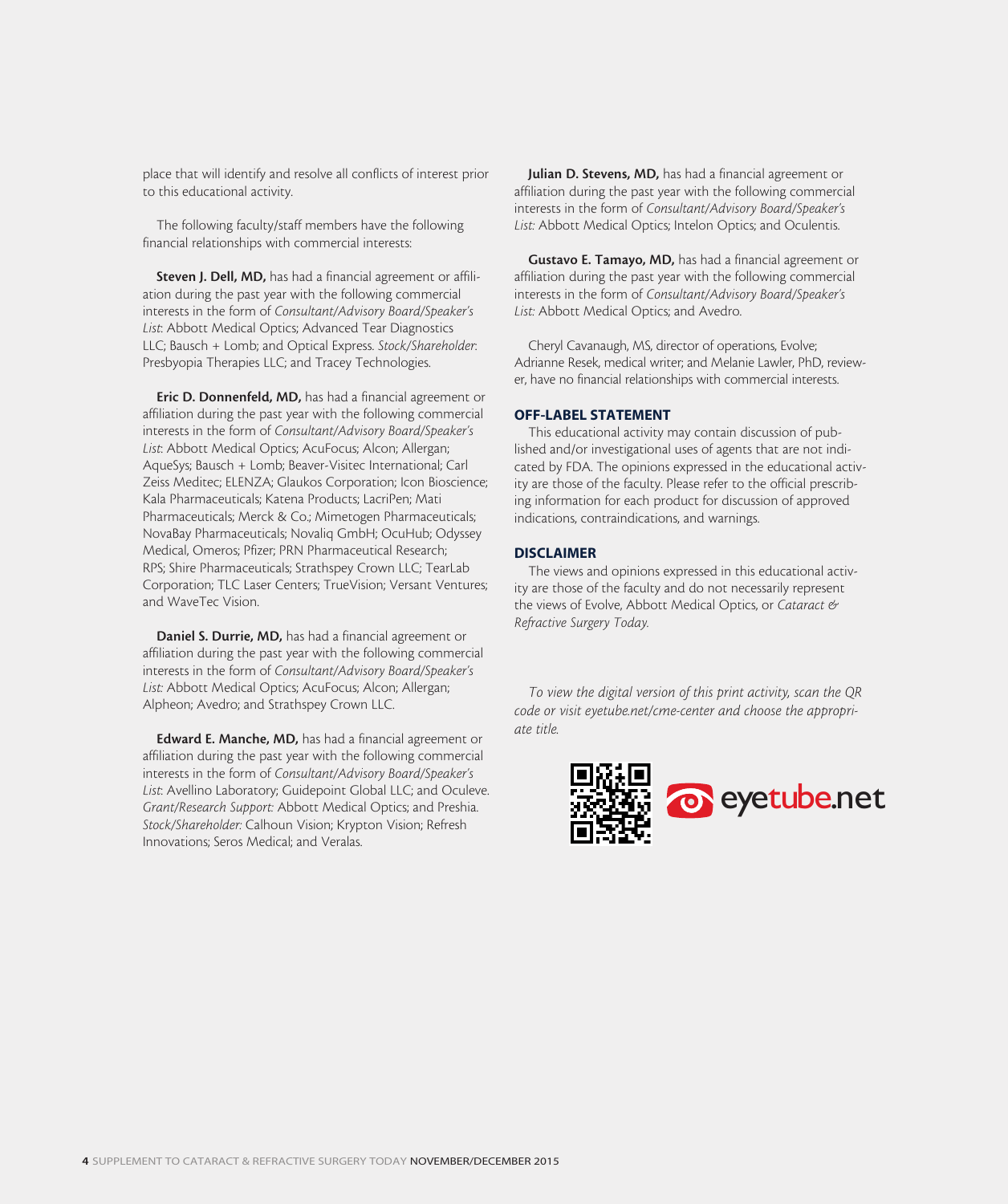## Latest Innovations in Laser Vision Correction: Diagnostics, Techniques, and Current Market

*What prevents people from having LASIK is the classic trio: awareness, fear, and cost. There is a lack of awareness of modern technology in refractive surgery and the truly outstanding outcomes that we can now offer to our patients. While the LASIK of 20 years ago was successful, it is quantitatively different now. It is a challenge to make sure the public is aware of what modern LASIK can offer, which is very different than the standard US Food and Drug Administration labeling for the procedure. The second roadblock is fear. Overcoming patient fear can still be a very big challenge, but the Patient Reported Outcomes with LASIK (PROWL) Study conducted by the FDA is a great tool to show true patient outcomes, the quality of their vision that is attained, and the incredible satisfaction rate that LASIK patients overwhelmingly achieve. Finally, cost is a matter of value. As surgeons, we know the incredible value this can bring to our patients, but we may have trouble conveying that to our patients. Overall, as an eye care community, we need to really understand the latest innovations that are improving refractive surgery, the outstanding outcomes and safety profile that this field attains. Finally, we need to spread the word that no elective procedure has a satisfaction rate that even comes close to LASIK.*

—Steven C. Schallhorn, MD

#### LASER VISION CORRECTION IN 2015

Julian D. Stevens, MD: We have been performing laser vision correction at my hospital for 25 years. During that time period, we have had an incremental improvement in predictability with each technological advance. The result is a dramatic difference between the original treatments and current practice. There is now a very tight scatter of refractive outcomes. The passage of the last two and a half decades have brought an incredible increase in predictability to laser refractive surgery, and it is something we are confident in offering to our patients (Table 1).

Eric D. Donnenfeld, MD: Femtosecond laser technology has dramatically changed LASIK surgery for the better. Not only did it eliminate free flaps, it also made possible thin flaps with reverse side cuts that significantly reduce the loss of corneal sensation. When we first started doing LASIK, we offered courses on management of striae and dealing with small optical zones. Now we have better optical zones and blended prolate zones. Many of the initial complications have virtually disappeared. Although improvements in safety have mirrored the improvements we have seen in predictability, I think safety remains the number one limiting factor for most patients right now. Dry eye disease (DED) remains a challenge, but we have worked very effectively to manage it with improved therapies. There are also neurotrophic medications to support corneal sensation that are being developed.

Steven J. Dell, MD: I agree that cost is not really the driving factor in preventing people from having LASIK. The value proposition for the procedure is quite compelling,

even when compared with the cost of spectacles or contact lenses. The value of the freedom from the need for corrective devices is significant. Patients routinely tell us that LASIK was the very best money they ever spent. It is supremely ironic that at a time when we are achieving the very best outcomes ever seen with LASIK, demand remains sluggish.

#### TABLE 1. IMPROVEMENTS IN LASIK OUTCOMES AT MOORFIELDS EYE HOSPITAL IN LONDON

| Year | Laser                                                      | <b>Standard Deviation</b><br>of Refractive<br>Predictability for a<br>-4.0 D treatment |
|------|------------------------------------------------------------|----------------------------------------------------------------------------------------|
| 1990 | Summit Laser                                               | 1.0 <sub>D</sub>                                                                       |
| 1992 | <b>VISX 2020B</b>                                          | 0.6 <sub>D</sub>                                                                       |
| 1995 | VISX Star Laser                                            | 0.6 <sub>D</sub>                                                                       |
| 1998 | <b>B&amp;L Hansatome</b><br>Microkeratome<br>LASIK         | $0.45$ D                                                                               |
| 2001 | VISX WaveScan<br>Wavefront guided<br>LASIK                 | 0.32 <sub>D</sub>                                                                      |
| 2005 | Wavefront-<br>Guided IntraLase<br>Femtosecond LASIK        | 0.28 <sub>D</sub>                                                                      |
| 2014 | iDesignWavefront-<br>Guided IntraLase<br>Femtosecond LASIK | $0.26\text{ D}$                                                                        |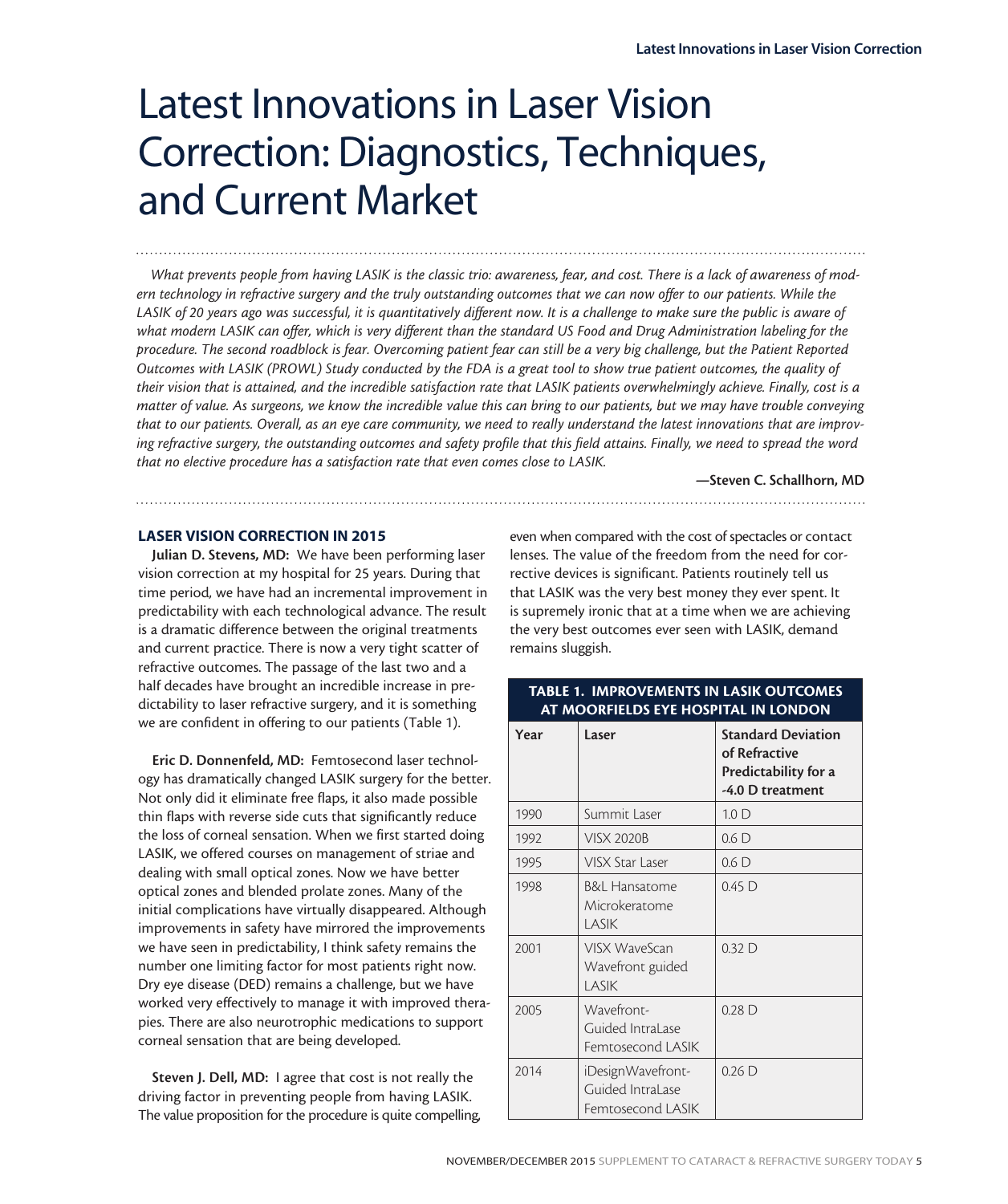Edward E. Manche, MD: One of the causes of the down turn in the LASIK market was the Ophthalmic Devices Panel of the US Food and Drug Administration (FDA) meeting in 2008 that aired accusations of gross negligence and negative patient-reported outcomes. Following the negative panel discussion, the Patient Reported Outcomes with LASIK (PROWL) questionnaire was developed to obtain measurable pre- and postsurgery data on patient reports of expectations, satisfaction, and

visual outcomes. I had the opportunity to participate in the PROWL study, and it was an incredibly well designed, completely objective study run by the National Eye Institute and the FDA. The objective was to determine the prevalence of post-LASIK patient-reported outcomes in a select population and make an initial validation of a questionnaire in a military population (PROWL-1), and then further validate the questionnaire in the general population (PROWL-2). The quality of the data is unquestionable.



Figure 1. Prevalence of symptoms: preoperative vs. month 3. The prevalence of visual symptoms did not increase postoperatively.<sup>1</sup>



Figure 2. Overall satisfaction with vision. Greater than 96% of subjects were satisfied with their vision at month 3.<sup>1</sup>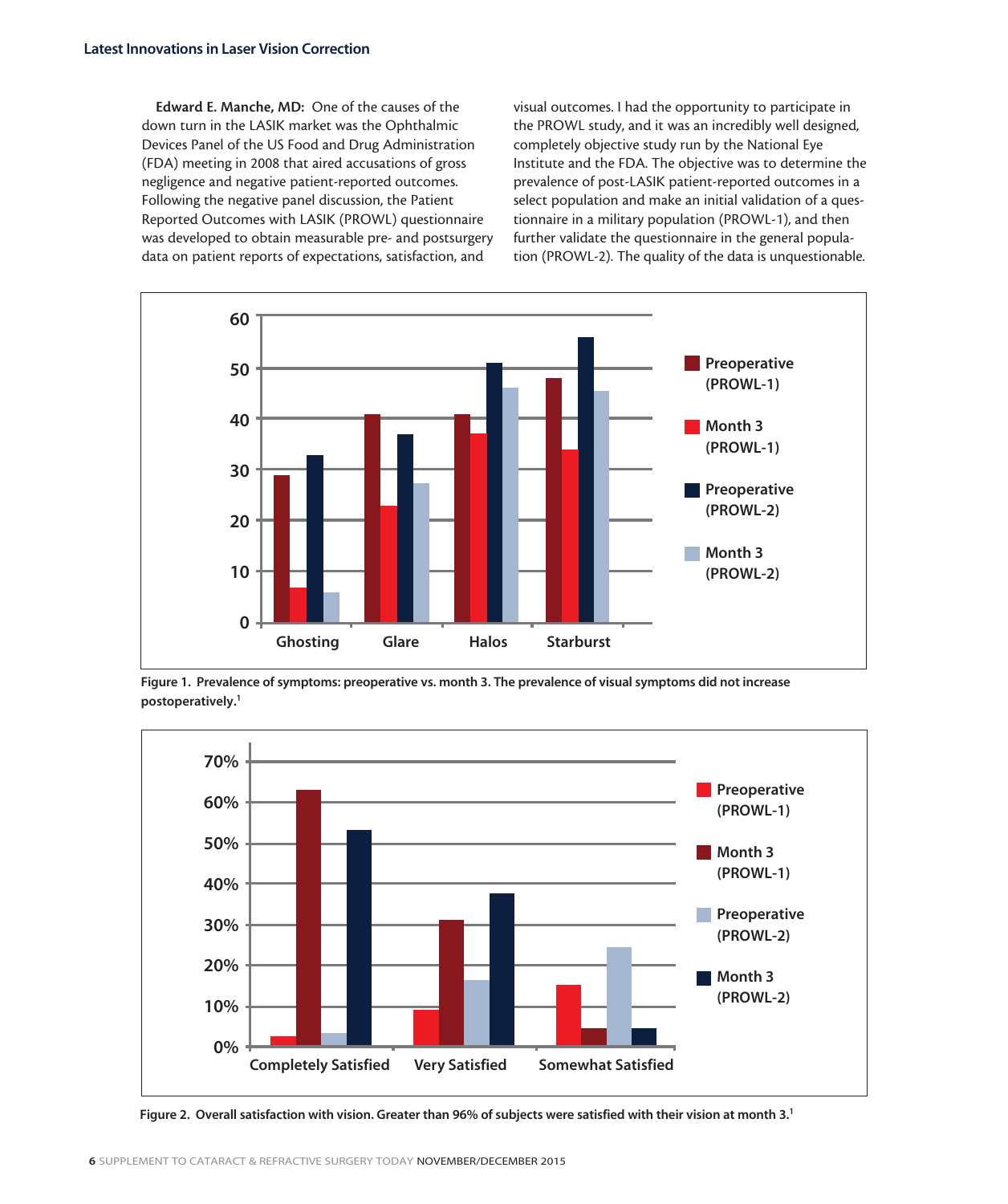"What I learned from PROWL is that LASIK actually reduces the severity and incidence of glare and halos." *—Eric D. Donnenfeld, MD*

Both for the US and internationally, these reports will be very helpful in laying to rest some of the misconceptions about LASIK and making surgeons and patients alike more comfortable about LASIK.

Dr. Donnenfeld: The PROWL study was extraordinarily important. In every aspect that was evaluated, patients had less symptomology after surgery with no glasses than they did with their best-corrected vision before surgery, and that was without the ability to do enhancements.<sup>1</sup> We have all had patients who say they have glare and halo with their glasses, and they do not want LASIK because they fear those symptoms will worsen. What I learned from PROWL is that LASIK actually reduces the severity and incidence of glare and halos. It behooves anyone who has an interest or verbalizes an opinion about LASIK surgery to review the results of the PROWL study, particularly anyone in ophthalmology and optometry (Figures 1 and 2).

#### NEW REFRACTIVE INNOVATIONS

Dr. Schallhorn: For nearly a decade, we have been using ablation profiles guided by a wavefront aberromater that were intended to correct preexisting aberrations and reduce surgically induced aberrations such a halos, glare, and poor vision in low lighting. While we continue to achieve 20/20 or better visual acuity (VA) and have improved visual quality, there remains a significant amount of surgically induced aberrations.<sup>2</sup> These surgically induced aberrations have been linked to the limited precision of the preoperative wavefront measurements, among other things.<sup>3</sup> Let us discuss some of the new technology for capturing a more efficacious profile.

Dr. Stevens: We now have higher density wavefront sensors and better rejection algorithms that are making our outcomes very consistent and predictable. In addition, we have further improvements with surface treatment and we are about to see the introduction of the Brillouin laser scattering scanners to measure true corneal strength and biomechanics. This will allow us to truly assess a thin cornea for its strength. Normal collagen strength will be easily differentiated from thin and weak corneas with potential ectasia, so instead of making rough judgments, we will have specific information on individual eyes.

Dr. Schallhorn: Can you review the concept of Brillouin Scatter?

Dr. Stevens: Yes, Brillouin microscopy is the marriage of a confocal microscope to an interrogating laser to enable three-dimensional mechanical imaging. The confocal microscope images the cornea at specific point and individual depths and layers. This allows you to measure the corneal strength via noncontact imaging. The scanners measure the various parameters such as strain and effective strength. This can be built up on a map that looks very much like a topography scan. You can see if some corneas are weak in particular areas or others which are weak overall. You can also see the difference following corneal crosslinking. This technique has been shown to effectively assess the biomechanical properties of the cornea in situ with high spatial resolution.<sup>4</sup>

Dr. Schallhorn: We have also seen new studies that compare wavefront-optimized with wavefront-guided laser treatments. Conventional LASIK relies of refraction results and the preferences of the patient when asked to compare corrective lens options during an exam.

| TABLE 2. WAVEFRONT-GUIDED VS. WAVEFRONT-OPTIMIZED                                                                 |                                          |                                                |  |  |  |
|-------------------------------------------------------------------------------------------------------------------|------------------------------------------|------------------------------------------------|--|--|--|
|                                                                                                                   | Wavefront-optimized<br>Treatment (n=150) | <b>Wavefront-Guided Treatment</b><br>$(n=152)$ |  |  |  |
| Mean Preoperative MR                                                                                              | $-4.55 + 2.35$ D                         | $-4.53 + 2.35$ D                               |  |  |  |
| Cyclotorsion registration enabled                                                                                 | 68.4%                                    | 100%                                           |  |  |  |
| MRSE within 0.5 D<br>6 months postoperative                                                                       | 74%                                      | 94%                                            |  |  |  |
| Efficacy indexes $(P=.013)$                                                                                       | $0.94 + 0.12$                            | $0.99 + 0.14$                                  |  |  |  |
| Statistically better performance in<br>-correction of astigmatism<br>-induction of spherical aberration<br>- HOAs |                                          | (0.0071)<br>$(P=.0001)$<br>$(P=.0287)$         |  |  |  |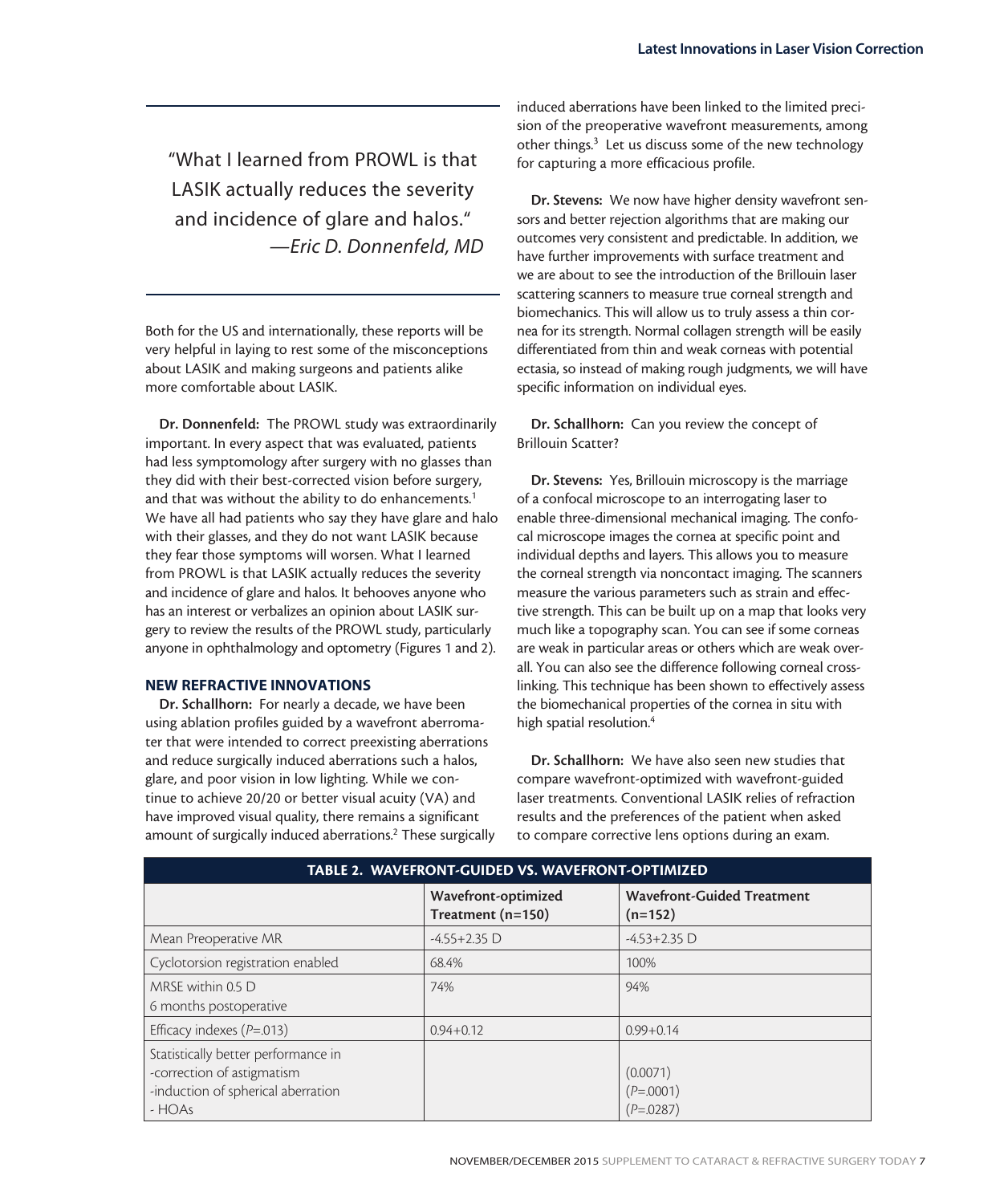

Figure 3. WaveScan vs. iDesign system comparison.

Wavefront-optimized uses the sphere and cylinder prescription from the patient's exam, and administers additional extra pulses in the periphery of the laser ablation area to manage the LASIK induced spherical aberration so that the patient is left with zero spherical aberration.<sup>5</sup> However, by applying the same number of pulses to every patient with the same prescription, wavefront-optimized LASIK does not optimally treat patients with severe spherical aberration preoperatively and can actually make their night vision worse. Two problems wavefront-optimized cannot address include asymmetrical higher order aberrations, such as coma or trefoil, and worsening the vision of a patient with negative spherical aberration.<sup>6</sup>

Wavefront-guided technology, on the other hand, measures the eye's optical system by shining an infrared laser light into the eye and then analyzing the distorted light wave produced as it exits the eye. This is then used to create a grid pattern over the eye's surface and a specific number of laser pulses are calculated for each individual square. Wavefront-guided technology intends to reduce all higher order aberrations, both pre-existing and surgically induced.

Previous studies showed both systems to be effective, with no significant difference in visual acuity or refractive outcomes in the majority of the population. Only patients with a magnitude of preoperative root-mean-square higher order aberrations of 0.35 μm or greater were positively impacted by wavefront-guided LASIK.

Dr. Manche: We have looked closely at differences between wavefront-guided and wavefront-optimized LASIK outcomes in a number of randomized eye-to-eye clinical trials.7,8 While both wavefront-guided and wavefrontoptimized LASIK ablations provide outstanding outcomes with excellent safety, there are some small advantages when using wavefront-guided LASIK. These benefits were

"With the iDesign, we are shifting our thinking so that the iDesign wavefront refraction is really the new gold standard." *—Steven J. Dell, MD*

demonstrated with superior best corrected low-contrast VA at 5% and 25% contrast,<sup>8</sup> as well as a greater percentage of eyes achieving UCVA of 20/16 or better<sup>7</sup> in the eyes receiving wavefront-guided LASIK surgery.

Dr. Donnenfeld: This is a very exciting time for refractive surgery in the United States, as we recently gained a high-resolution second-generation wavefront aberrometer and that has been available in Europe for some time. This technology has shown to be superior to both wavefrontoptimized as well as previous wavefront-guided systems. It truly allows us to customize treatment to individual patient optics.

Dr. Manche: This is true. A new generation Hartmann-Shack aberrometer has been created that captures more than 1,200 data points, as opposed to 240 data points in previous systems. A prospective, comparative masked study compared 302 myopic eyes with or without astigmatism randomly assigned to receive either wavefront-guided ablation using the iDesign Advanced WaveScan Studio System (Abbott Medical Optics) or wavefront-optimized ablation using an excimer laser with cyclotorsion.<sup>9</sup> The study found that while both systems were effective, safe, and predictable in treating myopia with or without astigmatism, use of the iDesign to plan treatment allowed for improved handling of higher order aberrations, better cylinder correction and better axial and torsional alignment (Figure 3). This results in overall greater efficacy, predictability, safety, and better visual outcomes (Table 2).

Gustavo E. Tamayo, MD: This new high-definition aberrometer is a great improvement over wavefrontoptimized treatments. A recent study of 149 myopic eyes showed that use of the iDesign with LASIK and photorefractive keratectomy (PRK) resulted in safe, effective, and predictable outcomes.<sup>10</sup> At 3 months postoperative, 100% of LASIK eyes and 95.5% of PRK eyes were within 0.5 D of emetropia. In addition, postoperative MRSE was -0.16+ 0.45 D and UCVA of 20/20 or better was achieved in 94.4% of the LASIK group. Similarly, postoperative MRSE was -0.04 + 0.2 D and UCVA of 20/20 or better was achieved in 95.5% of the PRK group.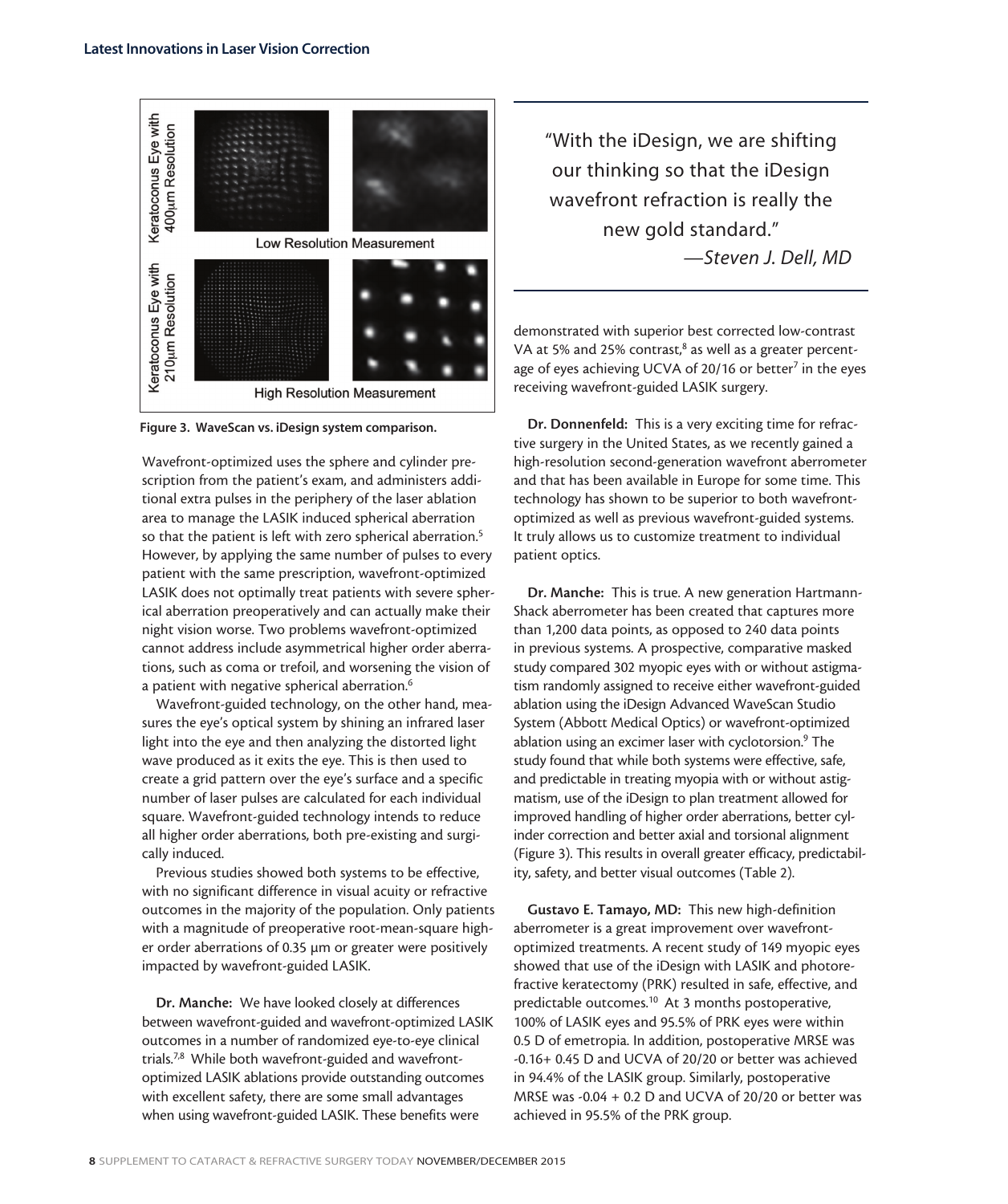Dr. Schallhorn: The improvements in predictability of laser refractive surgery have been significant, and they have impacted patient satisfaction and many other areas. Along with this, we can now offer these excellent, highly predictable results to high myopes and astigmatic patients. I have been very impressed with the iDesign's ability to treat high levels of astigmatism with great predictability. I directed a study that was published this year that specifically looked at patients with moderate-to-high astigmatism. It was a retrospective analysis of 611 eyes with preoperative refractive cylinder from -2.00 D to -6.00 D, and sphere from 0.00 D to -9.75 D. Three months after LASIK guided by the iDesign, 83.8% of eyes had UCDVA of 20/20 or better, 90.3% had manifest spherical equivalent within + 0.50 D, and 79.1% had residual refractive cylinder within +0.50 D of intended correction.<sup>1</sup>

Dr. Manche: I participated in the FDA trials for the iDesign, and the outcomes we have seen are excellent. It allows us to treat up to 5.0 D of astigmatism, whereas previously in the US we could only treat to around 3.0 D of astigmatism. I have been especially impressed at the refractive outcomes in highly astigmatic eyes. This significantly expands the number of patients that can be treated with this technology.

Dr. Schallhorn: In addition to the significant accomplishment of being able to treat a wider variety of patients, there are other "comfort" factors that I really enjoy about the iDesign as well. First, the faster capture rates and excellent ergonomics have made patient throughput more streamlined in every regard. Second, the measurement of cylinder is extraordinary, creating a very good place to start a refraction. I recommend using it at the beginning of a consultation as the basis for a refined manifest refraction. It then considers the corneal curvature and auto-populates the patient profile. Finally, there is better iris registration, which results in an improved capture rate under the Laser.

You can give patients the best possible vision when you treat all ocular aberrations. That requires accurately measuring all of them. In addition, corneal curvature plays an important role in creating an ablation profile. The iDesign has a built in corneal topographer, which is coaxial to the wavefront measurements. This enables the ablation profile and spot pattern to be adjusted according to the corneal curvature. While there is still a lot of room for growth with this platform, larger series comparisons between the WaveScan and the iDesign show that out of the box, the iDesign provides incremental, but significant improvements in results.

Dr. Dell: Incorporating the iDesign into our practice has resulted in a bit of a shift in our thinking regarding the patient's true refractive error and how we should treat it. In the past, we would obtain a manifest refraction and tai-

lor the so-called wavefront refraction so that it essentially agreed with the manifest refraction. The operating hypothesis was that the manifest refraction was the gold standard. With the iDesign, we are shifting our thinking so that the iDesign wavefront refraction is really the new gold standard. While the manifest is still quite important, if there is a disagreement between the two, we place more faith in the iDesign reading than previous wavefront analyzers.

Dr. Donnenfeld: I would like to elaborate on treating all aberrations. In the past, we have not taken into account the full contribution of the posterior cornea to refractive error. Recently, Douglas Koch, MD, did some wonderful work with cataract surgery that shows that the average patient has about -0.3 D of posterior corneal cylinder.<sup>12</sup> Now that I am adjusting for that cylinder when I treat astigmatism, I am seeing better results. That same cylinder applies to excimer laser corneal ablations. As it is impossible to take that corneal cylinder into account with topographical ablation, the optimal results cannot be achieved. By capturing the posterior corneal curvature I anticipate significantly improved results with LASIK, akin to what we have seen in cataract surgery.

Dr. Tamayo: Highly irregular eyes are very difficult to capture, making it nearly impossible to operate on them. However, the dramatic increase in sampling points with the iDesign, together with the more robust system of applying Fourier algorithms, procures ablation patterns even for noncircular pupil apertures. Studies show that use of the high-resolution aberrometer in irregular corneas is associated with a reduction in spherical equivalent that correlates to an improvement in UCDVA and CDVA.13 This has enabled me to treat ectasias, irregular astigmatism after refractive surgery, cataract, radiant keratotomy, and poorly done previous refractive surgery. In addition, it is able to effectively measure highly aberrated eyes following a corneal collagen crosslinking procedure in keratoconic eyes, allowing for further improvement of visual function in these patients.14

Dr. Donnenfeld. Too often ophthalmologists have cataract patients with irregular corneas that they try to fit into a toric IOL. It is like putting a round peg into a square hole. The idea of being able to perform an ablation to improve the corneal surface, and later perform cataract surgery is going to enable far superior results.

#### INTERNATIONAL EXPERIENCE

Dr. Schallhorn: When this high-definition aberrometer first became available, I did not believe that the results would be significantly better than what we were getting with our current WaveScan (Abbott Medical Optics), and I was concerned about the added expense and how it would impact patient flow. We had honed our expertise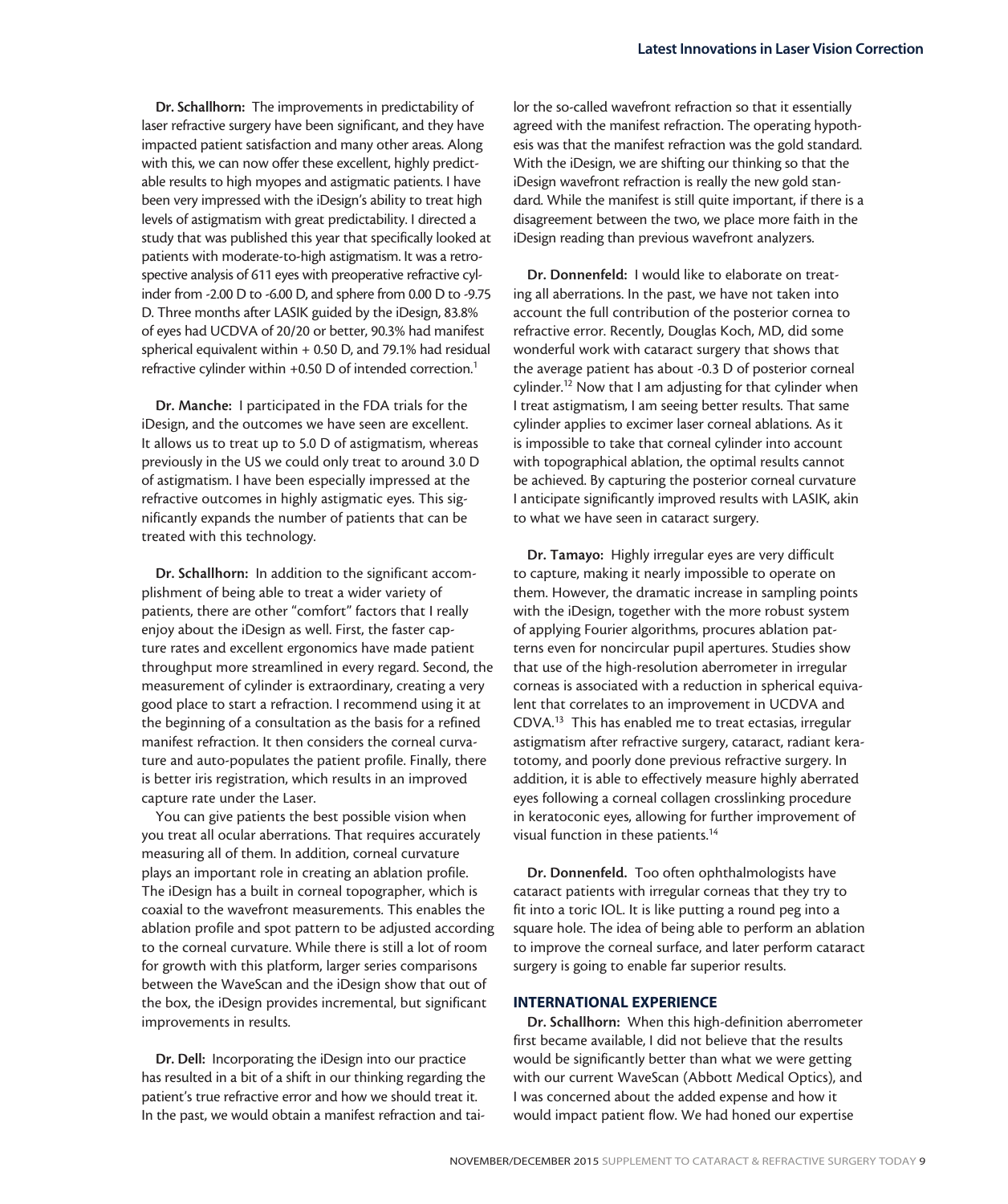"There are so many different levels of DED and techniques for treating it, but it should always be tested prior to surgery." *—Gustavo E. Tamayo, MD*

over the years with that particular wavefront aberrometer and were achieving excellent results. We evaluated the iDesign in a very large series LASIK analysis, comparing approximately 10,000 iDesign treatments to a matched set of approximately 20,000 WaveScan procedures. We found that not only were we able to achieve better UCVA, but that the cylinder outcomes were superior and most importantly, that patient-reported outcomes were improved (Figure 4). We achieved the trifecta of better clinical outcomes, better patient-reported outcomes, and better patient satisfaction. That is when Optical Express went all in and now we exclusively use this high-definition aberrometry.

Dr. Stevens: Initially I thought this very high-resolution wavefront sensor would be most useful for therapeutic eyes due to the extra data density and extra fidelity in the wavefront shaped reconstructions. I was surprised that the primary treatments also improved significantly. It appears that the extra data density is directly impacting final outcomes. Like Dr. Schallhorn, I also noted improvements in

cylinder treatment. Patients that have high cylinders have differential power across the cornea, and the cylinder is not constant throughout the optical zone being treated. The extra data density detects the correct local cylinder and translates it into a treatment table that gives the patient better outcomes.

Dr. Tamayo: The high resolutions make a very clear diagnosis of irregularity, allowing us to treat even very difficult eyes. Although there are very few people with 8.0 D of astigmatism, we are able to treat that high, which is just incredible.

Dr. Donnenfeld: We are just starting our commercial experience here in the United States, but have already noticed some very important features of the iDesign that differentiate it from technologies used in the past. First, it is a much more precise devise that takes into account issues such as the distance between the patient and the refracting mirrors and incorporates it into the nomogram. Also, the nomogram is extremely precise, to the point that thus far it does not appear to need any adjustment. The software on this latest version has been adjusted to eliminate the 5% undercorrection that was found on the previous version used in Europe and other countries.

We are also able to treat up to 5.0 D of cylinder. This combines with the advantages of pupil centroid shift and cyclotorsion that are part of the femtosecond laser we use. Compensating for all of these factors is what allows for great refractive cylinder outcomes, which is essential. Finally, I am looking forward to treating mildly and moderately aberrated eyes. This new wavefront will go way beyond previous generations to an 8.3-mm zone, which allows treatment



Figure 4. Patient report of overall vision following LASIK with two different systems.<sup>15</sup>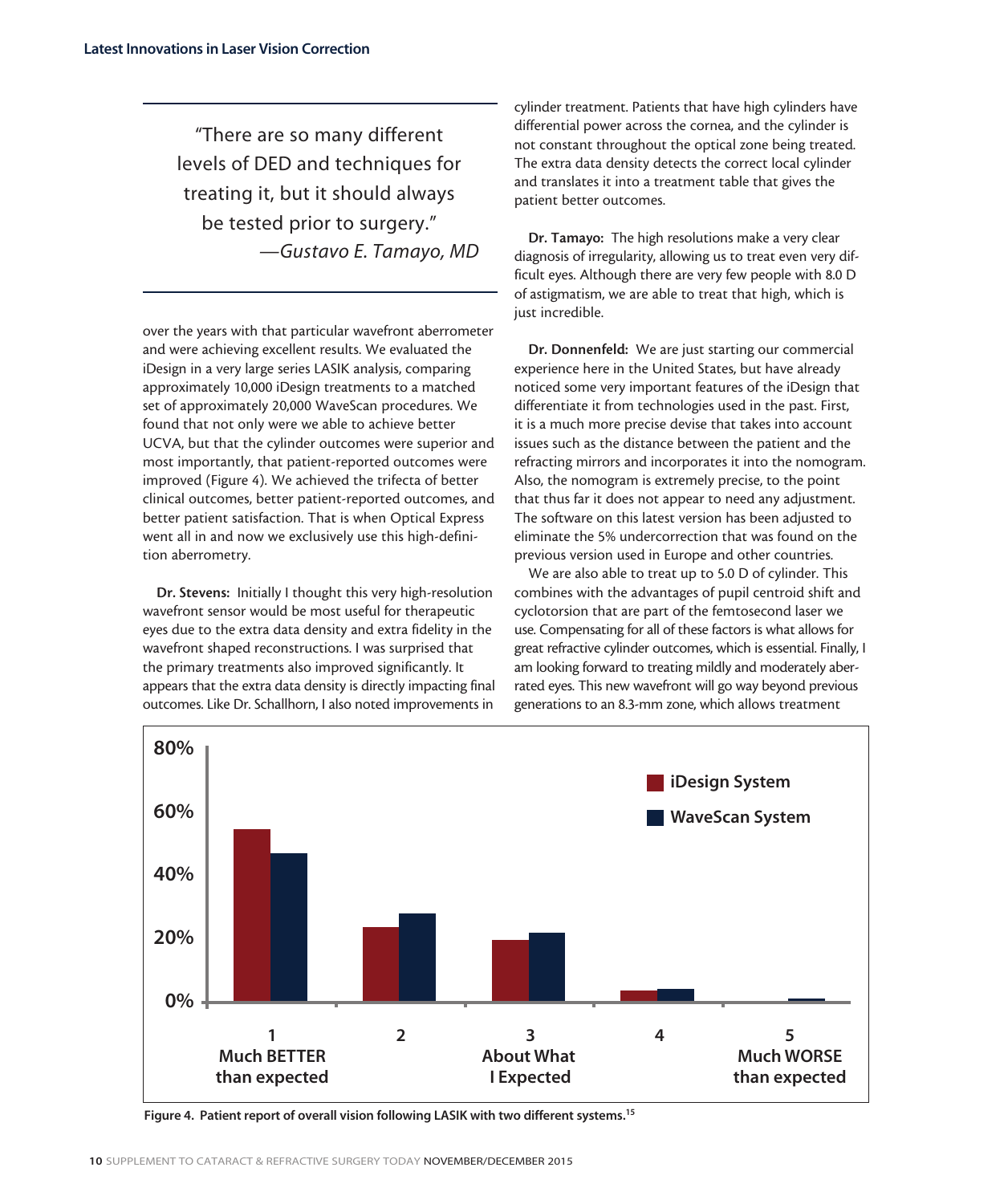"I believe that eye rubbing is a very important risk factor for corneal ectasia after keratorefractive surgery." *—Edward E. Manche, MD*

of the peripheral cornea with customized ablations. Previously, we used nomogram regressions to take our best guess of what we were treating in the periphery. Now we can actually treat the peripheral cornea, which we know is very important for quality of vision, glare, and halo.

Dr. Manche: In the US FDA clinical trials for the iDesign, we found that there was a systemic undercorrection of myopia, just like there was in Europe. For the commercial launch, Abbott Medical Optics has addressed the undercorrection issue with a software update. Using the latest software, undercorrections have been eliminated. I have now been using it commercially for about 2 months and found that it is spot on. Individual surgeons will always have nomogram adjustments, so it is important to treat 20 to 30 eyes, carefully analyze your outcomes and then figure out your personal nomogram.

Dr. Dell: I can also verify that the commercial software release in the US is right on the money. This is one of the rare advantages of practicing in the US, where we typically receive technology after the rest of the world. Refinements to the nomogram have already been completed. Our results truly have been excellent. In fact, the individual who analyzes our refractive data asked if I had gotten a new laser. It feels like I have.

#### QUALITY OF VISION

Dr. Schallhorn: One of the biggest remaining challenges with LASIK surgery is DED. Multiple studies have shown that 1 year after LASIK, there is no difference in prevalence of dry eye among LASIK patients compared with a matched population. However, there is a difference in the immediate postoperative period that needs to be addressed. I stress to my patients that there is a healing process, and they may very well have symptoms that will get worse for a while. But on average, symptoms return to their presurgical level by 6 months.

Dr. Manche: We completed a study with patients who had LASIK in one eye and PRK in their fellow eye.<sup>16</sup> We evaluated self-reported DED symptoms following surgery. We found that both LASIK and PRK produce an

increase in symptoms of grittiness, foreign body sensation, and visual fluctuation in the early postoperative period. However, all symptoms return to baseline by 12 months. I have patients with DED whose previous optometrist or ophthalmologist suggested they have PRK because it will induce less dry eye issues. However, this study confirmed my clinical impression that there is no difference in postoperative DED symptoms between LASIK and PRK.

Dr. Tamayo: Overall, DED is underdiagnosed. If it was not evaluated before surgery, it is impossible to know if it is the result of the surgery or a pre-existing condition. There are so many different levels of DED and techniques for treating it, but it should always be tested prior to surgery.

Dr. Stevens: There can be patients who do not have symptomatic DED in normal circumstances, but occasionally use drops, and there are some underlying factors present. LASIK, like any ophthalmic surgery, including cataract surgery, can induce episodes of discomfort and unhappiness. From the patient's perspective, LASIK caused the DED. That is why it should be diagnosed before surgery.

Dr. Donnenfeld: I have participated in many published papers on DED and flap architecture, and we have arrived at the same conclusions stated here: that the symptoms almost always return to baseline. However, there are outliers, so there are lessons to be learned. Evaluating and treating DED prior to surgery is very important. We have also changed our surgical technique significantly to create thin flaps with a reverse side cut, which creates better apposition of the flap to the bed. In addition, I personally have changed my surgical technique with myopic LASIK very dramatically. I originally made all my flaps 9.5 mm using keratomes. I now create an 8.3-mm flap, which is close to half of the surface area of my previous treatments. When I am performing LASIK following cataract surgery, pupils are often 3 mm to 4 mm, allowing me to make 7.5 mm flaps. By reducing the size of the flaps, enlarging the hinges, making the flaps thinner, and using reverse side cuts, I have found it greatly reduces the immediate post-operative symptoms of DED.

Dr. Dell: It is clear that DED tends to revert to baseline following laser vision correction in the great majority of patients. I believe it is also important to point out that many of our patients have been habitual users of contact lenses, which may mask some of the symptoms of DED in certain patients, while exacerbating it in others. Additionally, patients who wear rigid gas permeable (RGP) lenses are overtly neurotrophic while in lenses, and when LASIK renders them RGP-free, their neurotrophia eventually reverses. At that point, they are able to feel every puff of a breeze on their corneas again. This is not the new onset of DED, but rather the newly gained ability to sense it.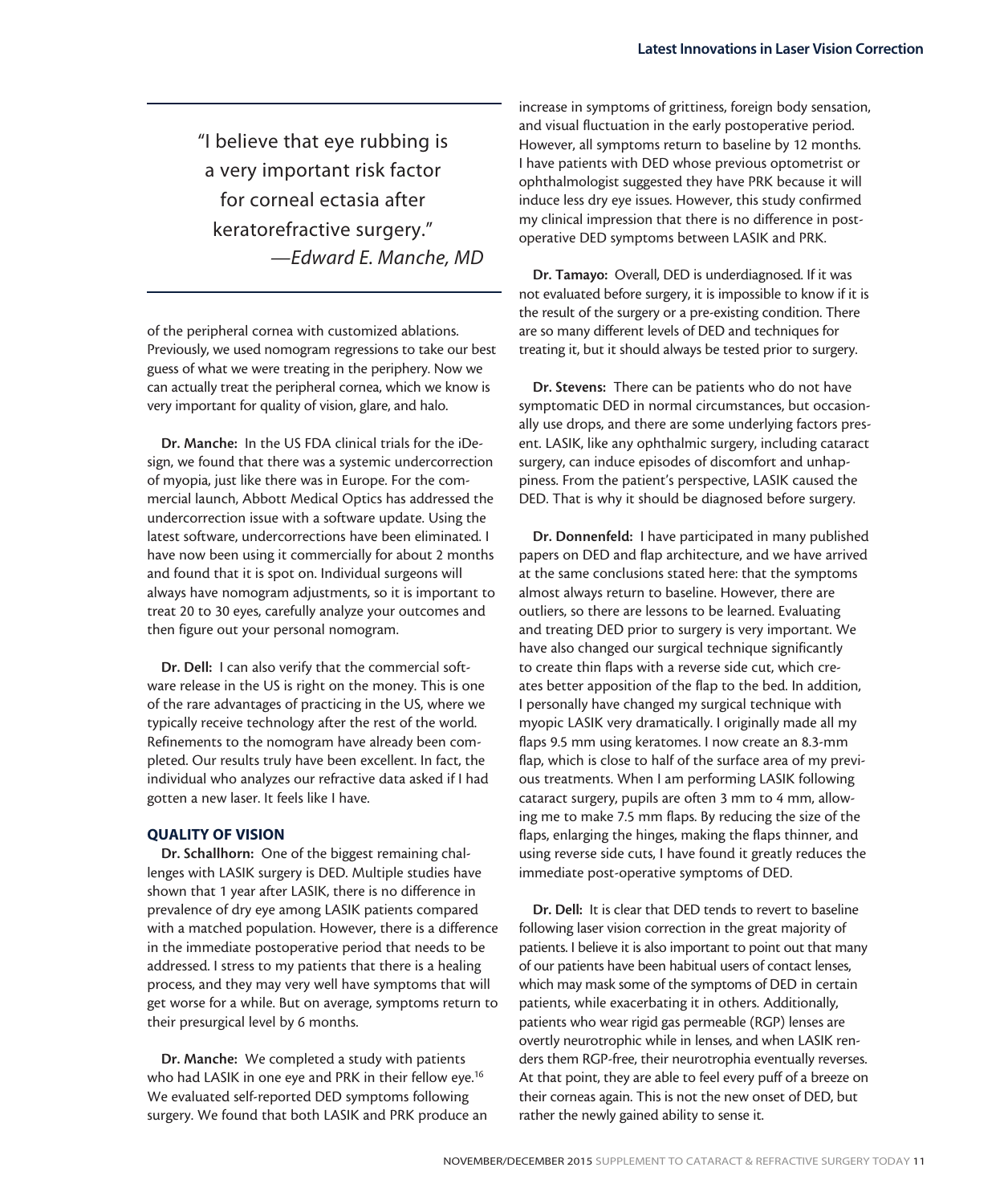There is a lot of potential for growth in the number of LASIK procedures performed, but it is a slow growth. *—Daniel S. Durrie, MD*

Dr. Schallhorn: We tend to intensely scrutinize LASIK outcomes in every regard, sometimes beating ourselves over the head with issues like DED or quality of vision. However, we are neglecting to consider the alternatives for the patient. We did a study looking at 5-year outcomes of LASIK compared with a matched population in contact lenses, and we found that the quality of vision is very similar. We also found that the UCVA for the LASIK patients is better than the habitual acuity for the contact lens wearers. When we stratified the data, we found that one of the reasons is that spherical contact lenses are often prescribed in patients with low to moderate amounts of astigmatism. The reason for this is the difficulty fitting and higher expense of toric lenses. Whereas with LASIK, we routinely treat even low levels of astigmatism very effectively, especially with the latest technology.

Dr. Donnenfeld: Contact lens wearers are a very important part of our community, and we certainly advocate the use of contact lenses. But when you compare contact lenses to LASIK over the course of a lifetime, there is no double that LASIK is safer. The risk of corneal ulceration and vision loss from contact lens wear, over a lifetime, is much greater than LASIK. Another misconception is that PRK is safer than LASIK. The ASCRS Corneal Committee analyzed the risk of infection following various refractive surgeries, and the risk with PRK was six times greater than with femtosecond laser LASIK. I have to say that the safest way of correcting vision in 2015 is with LASIK performed with a femtosecond laser.

Dr. Tamayo: Fear of ectasia still drives many surgeons' decisions. But current literature places the risk of ectasia complication at 0.1% at the most, so it really is not an issue. In addition to being very rare, it is now imminently treatable with corneal crosslinking. In a review of a series of around 25,000 LASIK cases in my office, I found the only common factor in ectasia was eye rubbing. When I reviewed the literature, I am not the only one who has discovered this.

Dr. Manche: I agree with Dr. Tamayo. I believe that eye rubbing is a very important risk factor for corneal ectasia

after keratorefractive surgery. I now ask my patients if they rub their eyes and have them show me how they rub their eyes. In many instances, the patients will vigorously rub their eyes using their knuckles. I emphasize to patients that it is important not to rub their eyes. I believe we have to educate our patients about this issue.

Dr. Dell: We have been impressed with the incidence of undiagnosed allergy in patients presenting to our clinic for participation in clinical trials for corneal crosslinking. The work-up of all corneal ectasia patients in our clinic now includes cutaneous allergy testing.

#### REINVIGORATING YOUR LASIK MARKET

Dr. Schallhorn: We know that the results possible with LASIK are exceptional. Let us talk about how to generate appreciation for this technology and capture patients among the millennials.

Dr. Donnenfeld: I am optimistic about the coming demand for LASIK for two reasons. The first is simple demographics. Generation X was not as large as the baby boomer population, slowing down growth in the industry. However, the upcoming millennial population is an even larger group than the baby boomer population. If we can match the level of penetration that we did with the earlier generation, we should see a great increase in the number of LASIK procedures performed. Second, what is really going to drive LASIK is the improved quality of vision that can be achieved. LASIK is unusual, in that there has never been a procedure as accurate or as able to improve a patient's quality of life. Good surgeons and good technology add up to outstanding results, and I think word of mouth is really going to drive LASIK volume forward.

Daniel S. Durrie, MD: Our practice has had great success with the millennial generation, but we have had to adjust everything from how we advertise to how we practice to be able to communicate with them effectively. This is a generation that has grown-up skeptical of being sold something, so they will do a lot of research on their own. Before you see them in your office, they know what the procedure is, what has been the experience of their friends and social media connections, and who are the prominent providers in their area. When they come in, they are looking to decide why they chose you to be their physician and why should they get the procedure done now.

Dr. Schallhorn: Many practices have successfully created comanagement relationships for the purpose of educating the patients, is this what you have done?

Dr. Durrie: Our practice is a little unique in that we do not have any referral of comanagement relationship. We think personal contact with the surgeon is key and the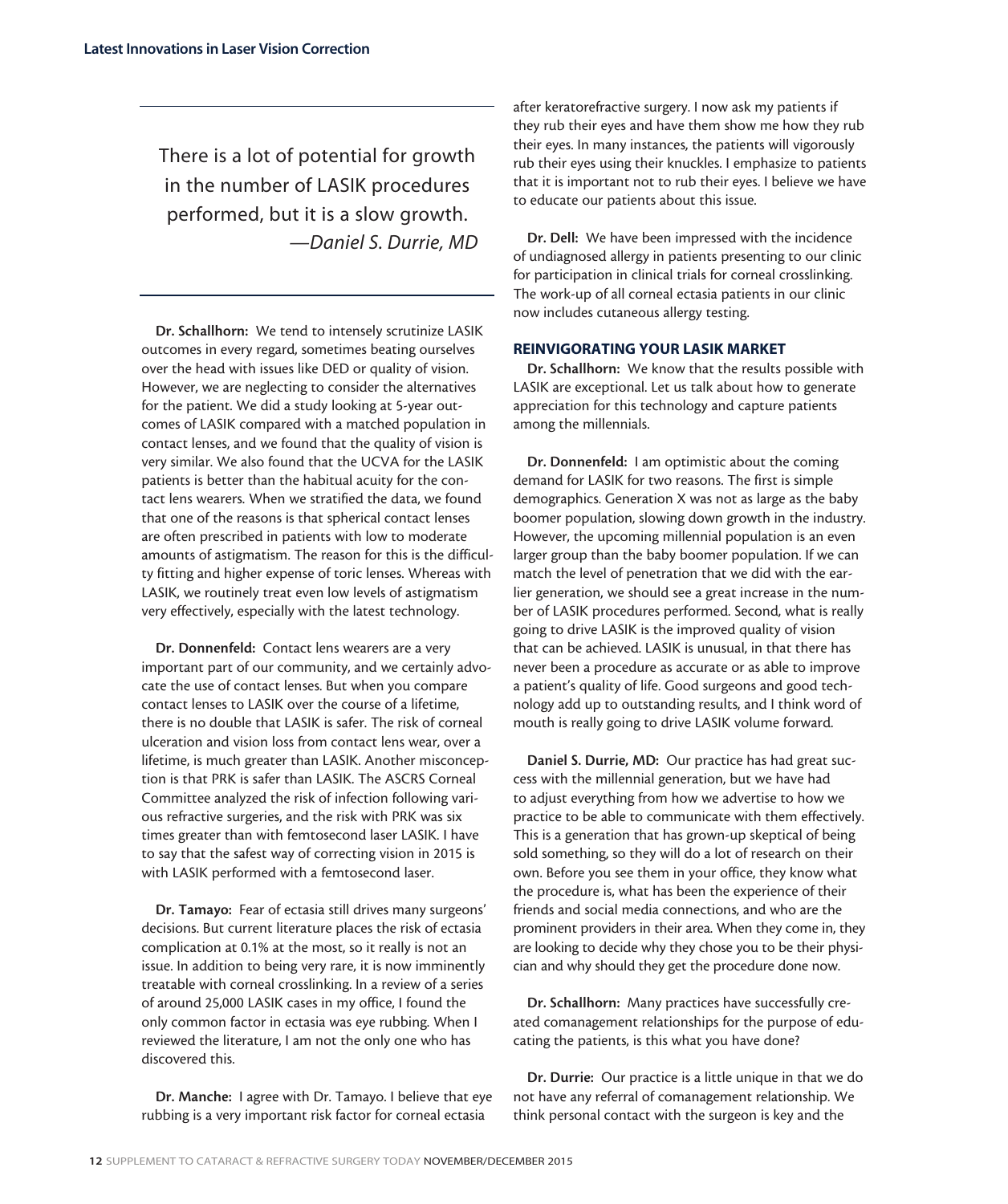first time we meet with a patient, we spend an average of 20 minutes speaking with them about the procedure, answering their questions, and forming a relationship with them. We also see them for their postoperative visits. We changed the way we worked because we wanted to be able to talk to our patients at different stages of their vision development. We inform them that their eyes are going to change again when they are in their 40s to 50s, and when they report that a parent has now started wearing reading glasses, it is an opportunity to invite their parents into the office to discuss presbyopia options.

Dr. Dell: Dr. Durrie raises an important point. Many patients tell us their LASIK from 15 years ago "wore off," when in fact they are experiencing presbyopia. This represents an educational challenge, because it implies that the benefit of LASIK is fleeting. We need to do a better job describing the difficult concept of presbyopia and its interplay with LASIK.

Dr. Schallhorn: Millennials may not trust advertising, yet we all know that we have to work hard to reach out to our future patients. What are you doing to maintain a strong local presence?

Dr. Durrie: There is a lot of potential for growth in the number of LASIK procedures performed, but it is a slow growth, around 5% to 10% per year. Our first priority is providing a superior experience for our patients in every interaction so that they will be happy with their experience and recommend us to others. Second is to have a very strong online presence. We pay a lot of attention to key words and links so that we are one of the top three Google search results when someone searches "modern laser surgery" in our area. We have invested recently to make sure that our website is mobile compatible. Millennials want to be able to see your page, make appointments, and everything else from their phone. We are also very active on a variety of social media channels, most notably Facebook. When someone comments that they are thinking about LASIK, we want our patients to easily be able to say "Hey, I got it at a great place, and I loved it," and link directly too us.

Dr. Manche: Word of mouth has always been an essential marketing tool for LASIK surgeons. Now with social media, this is electronic, and patients can post their experiences and pictures and far more people will hear about their positive outcomes with LASIK and PRK surgery. This should increase the adoption rate.

Dr. Tamayo: I am optimistic about the future of LASIK vision correction and think the increasing concern about health and exercise will continue to move people toward getting rid of corrective lenses. However, social media is a

blessing and a curse, and the potential for bad publicity is something that we have to face. We do need to develop a strategy to get above any bad publicity that may come.

Dr. Durrie: Review sites have gotten very sophisticated, making it impossible to stack them in your favor. Nor can you delete a negative review. However, there are ways to manage it. First, someone in our office monitors all of the review sites so we know what is being said and can respond to any negative reviews. Second, the only way to minimize a negative review is to have overflowing positive reviews and push it down the page. We actively encourage all of our satisfied patients to review us. Thankfully, we have high rankings on all of the review sites.

We also engage in external marketing, but we have a two-tiered strategy that specifically targets different ads to two groups. First is the 20- to 30-year-old demographic who is wearing contact lenses, and second is the 45- to 60-year-old group who is using readers or bifocals. For the younger group, we focus on benefits they will have with better vision. They may have better performance in their sports or better ability to watch their kids in the swimming pool. We do not directly mention the technology, we focus on how better quality of vision with aid their active lifestyles.

Our most successful advertising to date has been endorsement radio. We have been able to capture most of the key radio celebrities in the city as patients, and then they make unscripted endorsements that are very refreshing for patients.

#### THE FUTURE OF LASIK

Dr. Schallhorn: Let us talk about the future. Where are we going with laser vision correction, in general? What does the future hold?

Dr. Stevens: I think we are going to see more sophisticated shapes being applied to change the overall asphericity of the cornea. In addition I see the blending of biomechanics into the shape planning. It is not just optimum quality, also involved are regulation of the growth of the eye and overall change. Eventually, we will have a complete understanding of the development of myopia and change in ocular aberrations, so that we can consider treating children to prevent or reduce myopic development. I believe that will be a huge shift in our field.

Dr. Donnenfeld: I agree with that completely. The future is going to be objective, evidence-based treatments of disease, and much less subjective opinion. We will rely more upon information generated by high-quality machinery that will enable us to provide expert treatments without having to adjust based on nomograms. We will be using point-of-service testing for ocular surface disease to define DED and address it before surgery. We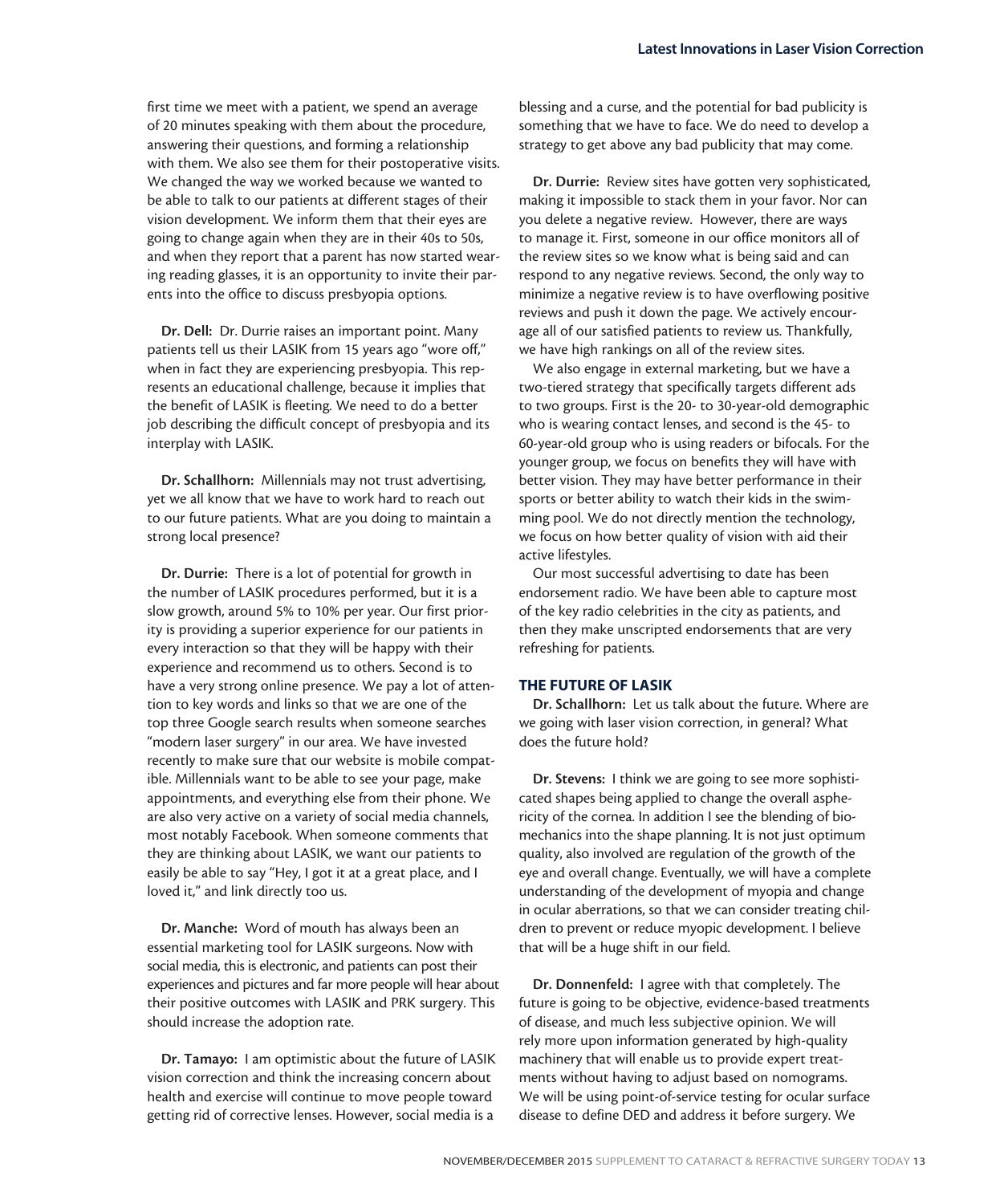will be using biomechanical evaluation before surgery to customize our therapies and eliminate patients that will not achieve optimal outcomes. And we will have objective evidence for refractive outcomes that will allow us to create tighter nomogram adjustments and achieve better vision. These improvements will be incremental, as I believe we have already seen vast improvements with technology. We are at a place right now where I am very proud of what we can achieve and how we can improve patients' lives in a safe and effective way. And I believe that refractive surgery is going to have explosive acceptance over the next few years as the next generation of patients realizes that their quality of life and quality of vision have been dramatically improved.  $\blacksquare$ 

1. Eydelman MB, US Food and Drug Administration. LASIK Quality of Life Collaboration Project. Found online at www.fda.gov/downloads/MedicalDevices/ProductsandMedicalProcedures/SurgeryandLifeSupport/LASIK/ UCM419443.pdf.

2. Smadja D, Reggiani-Mello G, Santhiago MR, Krueger RR. Wave- front ablation profiles in refractive surgery: description, results, and limitations. *J Refract Surg*. 2012;28:224-232.

3. Macrae SM, Williams D. Wavefront-guided ablation. *Am J Ophthalmol.* 2001;132:915-919.

4. Scarcelli G, Pineda R, Yun SH. Brillouin optical microscopy for corneal biomechanics. *Invest Ophthalmol Vis Sci.*  2012 20;53(1):185-190.

5. Amano S, Amano Y, Yamagami S, Miyai T, Miyata K, Samejima T, Oshika T. Age-related changes in corneal and ocular higher-order wavefront aberrations. *Am J Ophthalmol.* 2004;137(6):988-992.

6. Yoon G, Macrae S, Williams DR, Cox IG. Causes of spherical aberration induced by laser refractive surgery. *J Cataract Refract Surg*. 2005;31(1):127-135. Accessed February 17, 2015.

7. Sáles CS, Manche EE. One-year outcomes from a prospective, randomized, eye-to-eye comparison of wavefront-guided and wavefront-optimized LASIK in myopes. *Ophthalmology*. 2013;120(12):2396-2402. 8. He L, Liu A, Manche EE. Wavefront-guided versus wavefront-optimized laser in situ keratomileusis for patients with myopia: a prospective randomized contralateral eye study. *Am J Ophthalmol.* 2014;157(6):1170-1178.

9. Khalifa M, Masoud T. Alsahn M. Comparison of visual outcomes after wavefront-guided ablation and wavefrontoptimized ablation for treating myopia with or without astigmatism. Presented at the European Society for Cataract and Refractive Surgery, September 7, 2015; Barcelona, Spain.

10. Bosredeon Q, Smadja D, Tellouk J, et al. Early clinical and wavefront outcomes of myopic wavefront-guided LASIK and photorefractive keratectomy (PRK) using a new generation aberrometer. Presented at the European Society for Cataract and Refractive Surgery, September 7, 2015; Barcelona, Spain.

11. Schallhorn SC, Venter JA, Hannan SJ, Hettinger KA. Clinical outcomes of wavefront-guided laser in situ keratomileusis to treat moderate-to-high astigmatism. *Clinical Ophthalmology.* 2015; 9:1291-1298.

12. Koch DD, Ali SF, Weikert MP, Shirayama M, Jenkins R, Wang L. Contribution of posterior corneal astigmatism to total corneal astigmatism. *J Cataract Refract Surg.* 2012;38:2080-2087.

13. Shaheen MS, El-Kateb M, Hafez TA, Pinero DP, Khalifa MA. Wavefront-guided laser treatment using a highresolution aberrometer to measure irregular corneas: A pilot study. *J Refract Surg.* 2015;31(6):411-418. 14. Eldin HE, Ghanem A. Evlauation of sequential wavefront-guided PRK using high definition aberrometer after corneal collagen cross-linking in keratoconic eyes. Presented at the European Society for Cataract and Refractive Surgery, September 7, 2015; Barcelona, Spain.

15. Schallhorn S. Initial experience with an advanced wavefront guided system (iDesign). Presentation at ESCRS, May 2015, Barcelona, Spain.

16. Murakami Y, Manche EE. Prospective, randomized comparison of self-reported postoperative dry eye and visual fluctuation in LASIK and photorefractive keratectomy. *Ophthalmology*. 2012;119(11):2220-2224.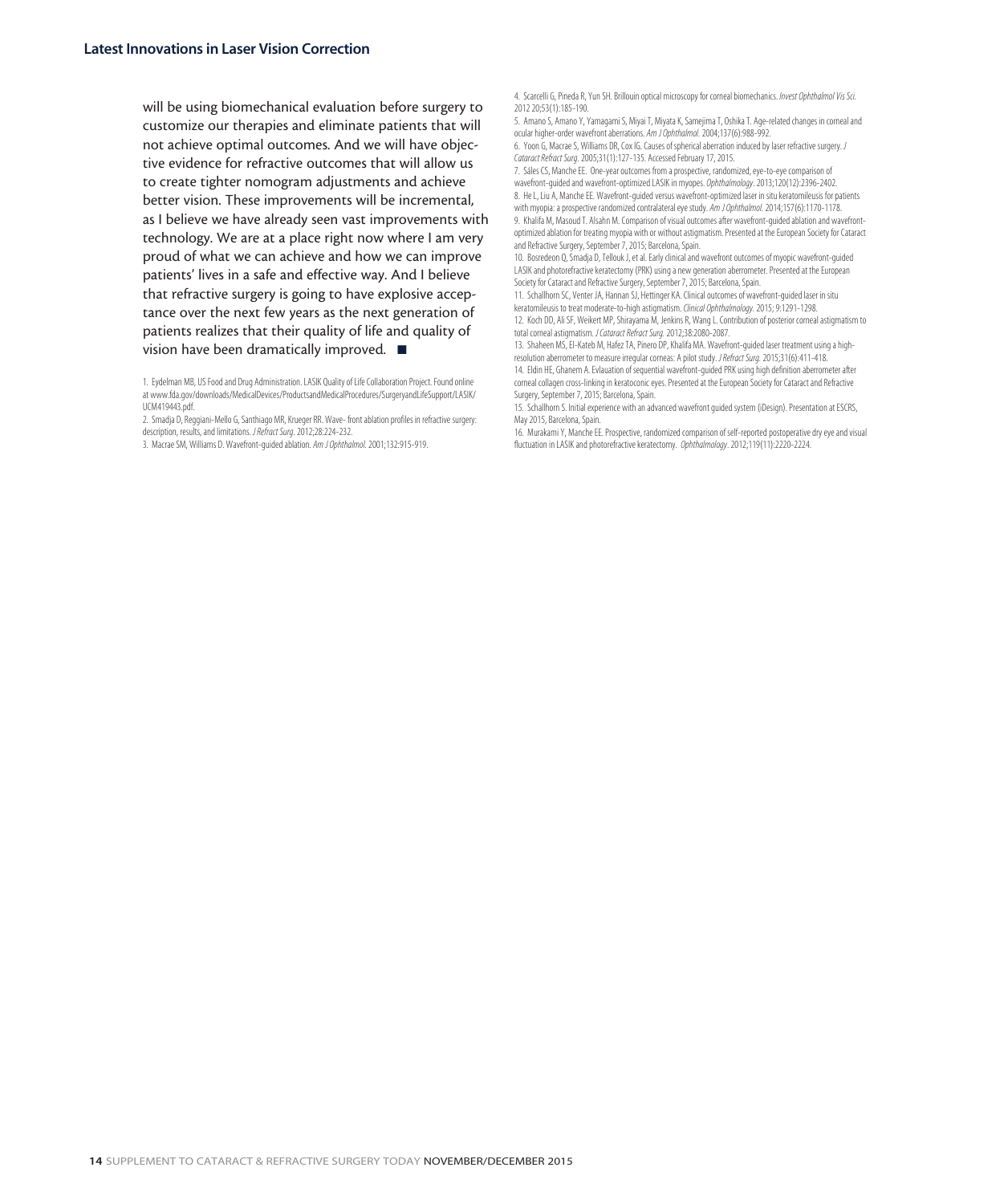#### INSTRUCTIONS FOR CME CREDIT

#### CME credit is available electronically via evolvemeded.com.

To receive *AMA PRA Category 1 Credit,™* you must complete the Post Test and Activity Evaluation and mail or fax to Evolve Medical Education LLC; PO Box 358; Pine Brook, NJ 07058 – Fax: (610) 771-4443. To answer these questions online and receive real-time results, please visit evolvemeded.com and click "Online Courses." If you are experiencing problems with the online test, please email us at support@evolvemeded.com. Certificates are issued electronically, please provide your email address below.

#### Please type or print clearly, or we will be unable to issue your certificate.

| Name                                    | $\Box$ MD participant $\Box$ non-MD participant |
|-----------------------------------------|-------------------------------------------------|
|                                         |                                                 |
| Address<br><u> Andrew Marian (1988)</u> |                                                 |
| City                                    | State                                           |

#### LATEST INNOVATIONS IN LASER VISION CORRECTION: DIAGNOSTICS, TECHNIQUES, AND CURRENT MARKET

1 *AMA PRA Category 1 Credit™* Expires November 1, 2016

- 1. The PROWL study showed that patient outcomes in terms of ghosting, glare, halos, and starburst were:
	- a. Worse postoperative compared to preoperative
	- b. The same postoperative as preoperative
	- c. Better postoperative compared to pre-operative
- 2. Evaluation of corneal strength is best measured with:
	- a. Zernicke Polynomials
	- b. Brillouin Scatter
	- c. Fourier Waves
	- d. Topographical Scan
- 3. According to work by Doug Koch, MD, the average patient has how many diopters of posterior corneal cylinder:
	- a. -0.2 D
	- b. -0.3 D
	- c. -0.5 D
	- d. 0.3 D
- 4. According to the text, in the past, the

was considered the gold

standard. Now the **should** be the new gold standard.

- a. Manifest refraction, wavefront refraction
- b. Wavefront refraction, manifest refraction
- c. PRK, LASIK
- d. LASIK, PRK

#### 5. According to the text, patients with dry eye:

- a. Should never have any kind of refractive surgery
- b. Should have PRK because LASIK induces more dry eye issues
- c. Can have either PRK or LASIK if the dry eye is first treated appropriately
- d. Should have LASIK because PRK induces more dry eye issues

#### 6. The millennial generation is:

- a. Skeptical of traditional advertising
- b. Generally familiar with LASIK before they come into your clinic
- c. Heavily influenced by reviews found online
- d. All of the above